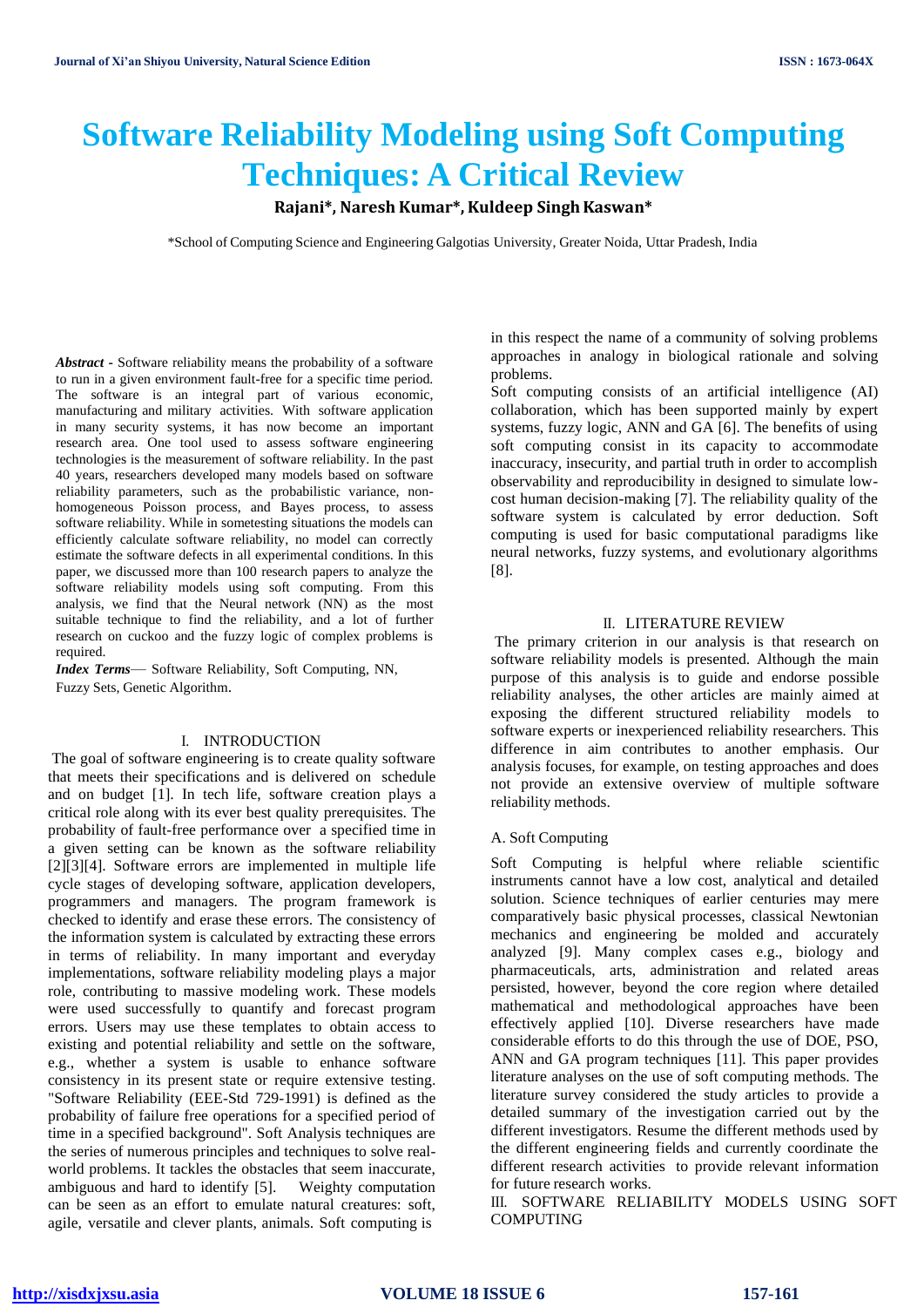The principle has been suggested to solve problems related to classification and improvement by different SCTs including ANNs, FLs, Steam, PSOs and Hybrid shown in table 1. There are several studies which applied ANNs for software reliability prediction successfully. However, effectiveness of NN based prediction models depend on the type of dataset that is of changing nature [12]. Therefore, ANNs have the problem of overfitting the results. This happens when dealing with unknown data sets. Overfitting happens mostly because the model is well suited to training data, but the model output degrades with new data. The biggest concern with NNs is overfitting. The use of fluid logic systems is proven successful and definitive in the prediction of device performance [13]. The computational approaches based on FIS are more powerful than other soft computing techniques due to large computation and limited learning speed. The challenge is to make it more effective, though, with the use of modern technology that involve less resources and better forecast consistency [14]. A lot of authors have worked and use SRM using SCT to solve complex problem. In this section, they are preferred because they have the best mapping mechanism for real time situations. Some of the relevant and recent papers are mentioned here with their critical findings as shown in table 2.

**Table 1:** Summarization of Software Reliability Model using Soft Computing Techniques

| S.<br>N <sub>0</sub>     | o<br><b>Author</b> (s)<br><b>Name</b>                                           | <b>Topics</b>                                                                                 | <b>Model</b>                                           | <b>Year</b><br>of<br>Pub | <b>Referen</b><br>ce |
|--------------------------|---------------------------------------------------------------------------------|-----------------------------------------------------------------------------------------------|--------------------------------------------------------|--------------------------|----------------------|
| $\mathbf{1}$             | William W.<br>Everett                                                           | Analyze software<br>reliability using<br>component<br>analysis                                | <b>Division</b><br>Component<br>Model                  |                          | 1999 [15]            |
| $\overline{c}$           | Reinhard<br>P.K Lemm,<br><b>Martin Kappes</b><br>and M.R.<br>Kintala<br>Chandra | Analyze<br>reliability of<br>component-<br>based software<br>system                           | <b>Finite State</b><br>Machine                         |                          | 2000 [16]            |
| 3                        | Dick<br>Hamlet.<br>Dave<br>Mason                                                | Calculation<br>composite<br>system<br>reliability                                             | Arbitrary<br>Model                                     |                          | 2001 [17]            |
| $\overline{A}$           | Michael R.<br>Lyu, Michael<br>YuHuang,<br>Jungen-Hua<br>Lo, and Sy-<br>YenKuo.  | An overview of<br>the reliability<br>ofthe<br>component-<br>based software<br>framework       | Mathematical<br>Model                                  | 2002                     | [18]                 |
| $\overline{\phantom{0}}$ | Mao<br>Xiaoguang<br>and Deng                                                    | General model<br>component<br>probability<br>transition                                       | Reliability<br>Tracing<br>Model                        |                          | 2003 [19]            |
| 6                        | Yacoub<br>Sherif, Cukic<br>Bojan, and<br>Ammar Hany                             | Reliability<br>model and<br>technologiesfor<br>component<br>device<br>reliability<br>analysis | Scenario<br>based<br>Reliability<br>Analysis<br>(SBRA) | 2004                     | [20]                 |

| 7  | Yoshinobu<br>Tamura                                  | open-source<br>software                                                                                         | <b>Neural Network</b><br>and NHPPmodel                 | 2006 [21] |        |
|----|------------------------------------------------------|-----------------------------------------------------------------------------------------------------------------|--------------------------------------------------------|-----------|--------|
| 8  | WANG<br>Dong,<br><b>HUANG</b><br>Ning and YE<br>Ming | Extended reach<br>to boost reliability<br>evaluation<br>accuracy                                                | Markov<br>Property                                     | 2008      | $[22]$ |
| 9  | Fan Zhang,<br>Xing she Zhou                          | Sub domain-<br>based analysis<br>approach                                                                       | Enhanced<br>Compositionn<br>Algorithms                 | 2008 [23] |        |
| 10 | Gondra et a.l                                        | Software<br>metrics anda<br>sensitivity<br>analysis                                                             | ANN model                                              | 2008      | $[24]$ |
| 12 | Ate F<br>Mohamed                                     | Fault-tolerant<br>component-based<br>information<br>systems reliability<br>Ouantificationon                     | Unmaskingand<br>propagation                            | 2010      | [25]   |
| 13 | Jagjit Singh<br>et al.                               | Multi-agent-<br>based decision<br>Support<br>System using<br>DataMining<br>andCase<br><b>Based</b><br>Reasoning | ANN model                                              | 2011      | [26]   |
| 14 | Aditya<br>Pratap<br>Singh                            | Reliability<br>estimation<br>model for a<br>component-<br>based system                                          | path propagation<br>probability                        | 2012      | $[27]$ |
| 15 | Malhotra,<br>et al.                                  | Software<br>Reliability is vital<br>piece of software<br>quality                                                | <b>ANFIS</b>                                           | 2015      | [28]   |
| 16 | Cai et al.                                           | Fuzzy<br><b>Rationale derives</b><br>from<br>the<br>principle                                                   | Probabilistic<br>softwarereliability<br>models (PSRMs) | 2015      | [29]   |
| 17 | Khoshgofta ar et<br>al.                              | Approach for<br>static reliability<br>modeling                                                                  | multiple regression<br>model<br>selection              | 2015      | [30]   |
| 18 | Kuldeep Kaswan<br>et al.                             | Reliability<br>machine<br>simulation using<br>the technology<br>of soft<br>computing:<br>critical analysis      | Swarm Intelligence<br>and Metaheuristic<br>ic          | 2015      | [31]   |
| 19 | Vyas et al.                                          | <b>Faulty modules</b><br>more effective<br>and helps to<br>obtain reliable<br>software                          | Fuzzy sets                                             | 2017      | $[32]$ |
| 20 | Sahar et al.                                         | an effective and<br>appropriate<br>method to<br>measure the<br>Software<br>reliability<br>growth model          | <b>GA</b>                                              | 2017      | $[33]$ |
| 21 | Succi et al.                                         | Assessment of<br>software<br>reliability is<br>inevitable in<br>modern software<br>manufacture<br>process       | <b>GQM</b><br>approach                                 | 2018      | $[34]$ |
| 22 | <b>Chander Diwaker</b><br>et al.                     | А<br>new<br>model for the<br>prediction of<br>device<br>component<br>reliability                                | Component<br>-Based Software<br>Engineering<br>(CBSE)  | 201<br>9  | $[35]$ |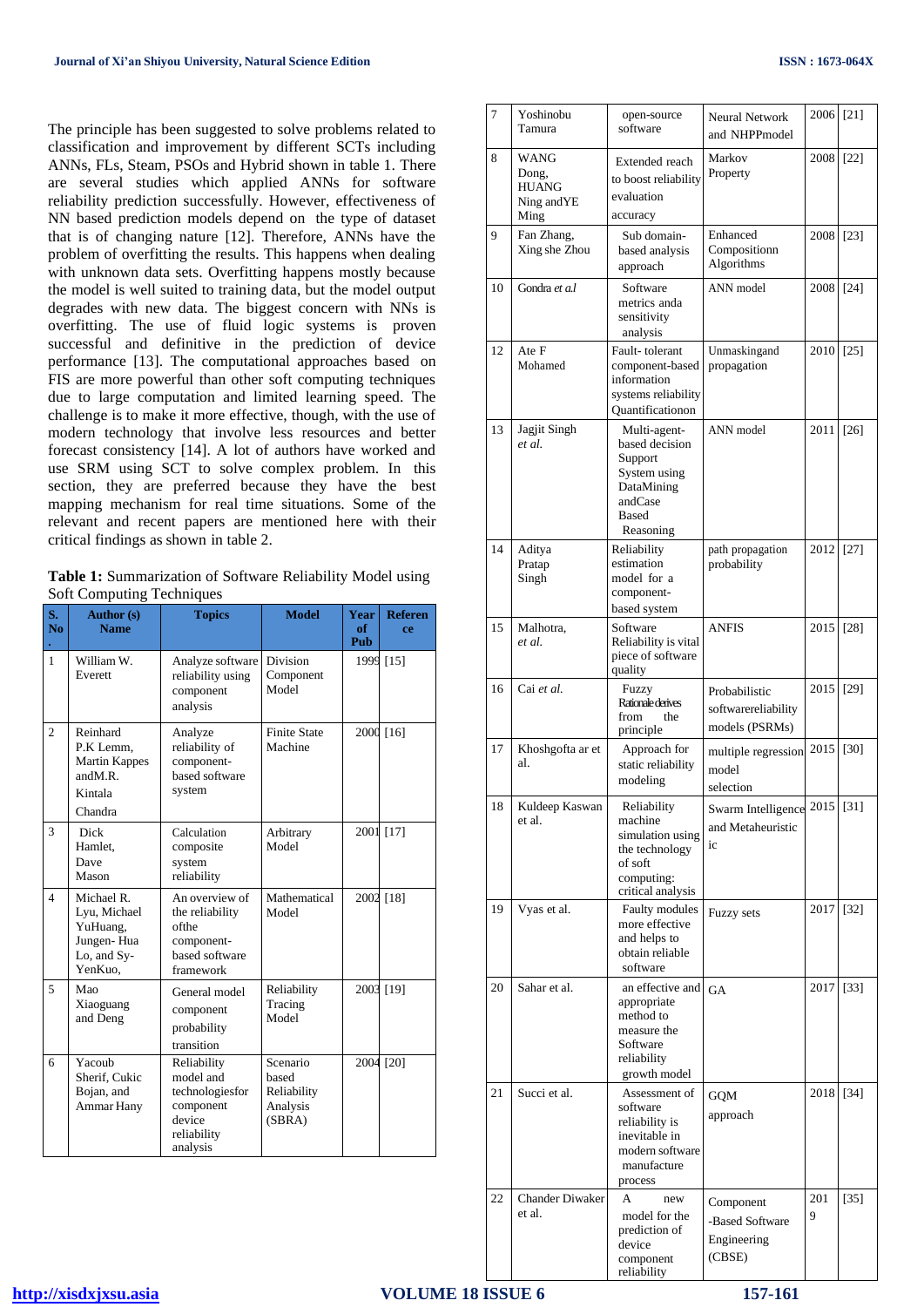| 23 | $\mathbb{R}$ .<br>Selvarani,<br>R. Bharathi | <b>Hidden Markov</b><br>Model<br>Approach for<br>Software<br>Reliability<br>Estimation<br>with LogicError | Hidden<br>Markov<br>Model<br>(HMM)          |      | 2020 [36] |
|----|---------------------------------------------|-----------------------------------------------------------------------------------------------------------|---------------------------------------------|------|-----------|
| 29 | Jagjit Singh<br>et al.                      | <b>MAS</b><br>CBRS's<br>position forthe<br>collection of                                                  | Swarm<br>Intelligenceand<br>Metaheuristic   |      | 2018 [37] |
| 30 | Kaswan etal                                 | Software<br>reliability<br>modeling<br>using<br>soft<br>computing<br>techniques:<br>Critical<br>review    |                                             | 2019 | $[38]$    |
| 31 | KuldeepSingh<br>Kaswan                      | Fault Model for<br><b>UML Behavioral</b><br>Activity<br>and<br>Sequence<br>Diagrams                       | Swarm<br>Intelligenceand<br>Metaheuristicic | 2019 | $[39]$    |

| Table 2: Analysis of Software Reliability Model using |  |
|-------------------------------------------------------|--|
| <b>Soft Computing Techniques</b>                      |  |

| S<br>N<br>$\mathbf 0$<br>$\ddot{\phantom{0}}$ | <b>SRM</b><br>SC                     | Description of results                         | Best suited | Evaluating of currentset<br>of data collection | Quality improvement | Current data        | Uses of critical and<br>complex situational | Fact level of<br>confidence | Evaluating             | number of parameters |
|-----------------------------------------------|--------------------------------------|------------------------------------------------|-------------|------------------------------------------------|---------------------|---------------------|---------------------------------------------|-----------------------------|------------------------|----------------------|
| $\mathbf{1}$                                  | Proba<br>bilityof<br>fuzzy<br>events | yes                                            | yes         | no                                             | y e<br>S            | n<br>$\mathbf 0$    | yes                                         | me<br>diu<br>m              | Y<br>es                | $\overline{c}$       |
| $\overline{c}$                                | Appro<br>ximat e<br>reason<br>ing    | no                                             | yes         | Yes                                            | y e<br>S            | y<br>e<br>S         | yes                                         | hig<br>h                    | Y<br>es                | 3                    |
| 3                                             | Rando<br>mized<br>search             | No<br>t<br>sat<br>isf<br>act<br><b>or</b><br>y | yes         | yes                                            | no                  | n<br>$\mathbf 0$    | no                                          | low                         | Y<br>es                | $\overline{4}$       |
| $\overline{4}$                                | Evolu<br>tionary<br>strate<br>gy     | yes                                            | yes         | yes                                            | y e<br>S            | y<br>e<br>S         | yes                                         | hig<br>h                    | Y<br>es                | 3                    |
| 5                                             | Support<br>vector<br>machi<br>ne     | yes                                            | no          | yes                                            | 1o<br>W             | n<br>$\overline{O}$ | me<br>diu<br>m                              | low                         | L<br>es<br>$\mathbf S$ | 2                    |
| 6                                             | Genet ic<br>Algori<br>thm            | part<br>ia<br>lly                              | yes         | part<br>iall y                                 | y e<br>S            | n<br>$\overline{O}$ | yes                                         | me<br>diu<br>m              | Y<br>es                | 5                    |

| 7                              | Feed<br>Forwa<br>rd NN                                              | no  | $\overline{no}$        | no  | y<br>e<br>$\mathbf S$  | no                     | yes | high     | Y<br>es                   | 3              |
|--------------------------------|---------------------------------------------------------------------|-----|------------------------|-----|------------------------|------------------------|-----|----------|---------------------------|----------------|
| 8                              | Recur<br>Rent NN                                                    | no  | $\mathbf n$<br>0       | no  | y<br>e s               | $\mathbf n$<br>$\circ$ | yes | hig<br>h | Y<br>es                   | $\mathbf{1}$   |
| 9                              | <b>ANN</b>                                                          | no  | n<br>$\mathbf{o}$      | no  | y<br>e<br>S            | n<br>$\mathbf{o}$      | yes | hig<br>h | Y<br>es                   | $\overline{4}$ |
| $\mathbf{1}$<br>$\overline{0}$ | Fuzzy<br>sets                                                       | yes | y<br>e<br>S            | yes | y<br>e<br>S            | y<br>e<br>S            | yes | hig<br>h | Y<br>es                   | 5              |
| $\mathbf{1}$<br>$\mathbf{1}$   | Demp<br>ster<br>Shafer<br>theory                                    | yes | n<br>$\mathbf{o}$      | yes | y<br>e<br>S            | n<br>$\mathbf{o}$      | yes | hig<br>h | Y<br>es                   | 3              |
| $\mathbf{1}$<br>$\overline{c}$ | <b>Bayes</b><br>ian<br>belief<br>nets                               | yes | y<br>e<br>$\mathbf{s}$ | yes | y<br>e<br>$\mathbf{s}$ | n<br>$\circ$           | yes | hig<br>h | ${\bf N}$<br>$\mathbf{o}$ | $\overline{4}$ |
| $\mathbf{1}$<br>$\overline{3}$ | FL<br>contro<br><b>llers</b><br>gener<br>ated<br>tuned<br>by<br>ECs | yes | y<br>e<br>$\bf S$      | yes | y<br>e<br>$\bf S$      | у<br>e<br>$\mathbf S$  | yes | hig<br>h | Y<br>es                   | $\overline{c}$ |
| $\mathbf{1}$<br>$\overline{4}$ | ${\rm FL}$<br>contro<br><b>llers</b><br>tuned<br>by<br><b>NNs</b>   | yes | y<br>e<br>$\mathbf{s}$ | yes | y<br>e<br>$\bf S$      | y<br>e<br>S            | yes | hig<br>h | Y<br>es                   | 3              |



Figure 1: Analysis of paper published in Journals

The above figure-1 shows a lot of papers published in different journals. But maximum paper published in IEEE journal next maximum paper published in journal of system and science, Software IEEE is third one, Electronic and communication in Japan is fourth one and rest of papers published in Annals of Software Engineering Empirical Software Engineering. Every journal shows with proportion and cumulative proportion.

# IV. CONCLUSION

In implementations, most of the methods of programme stability are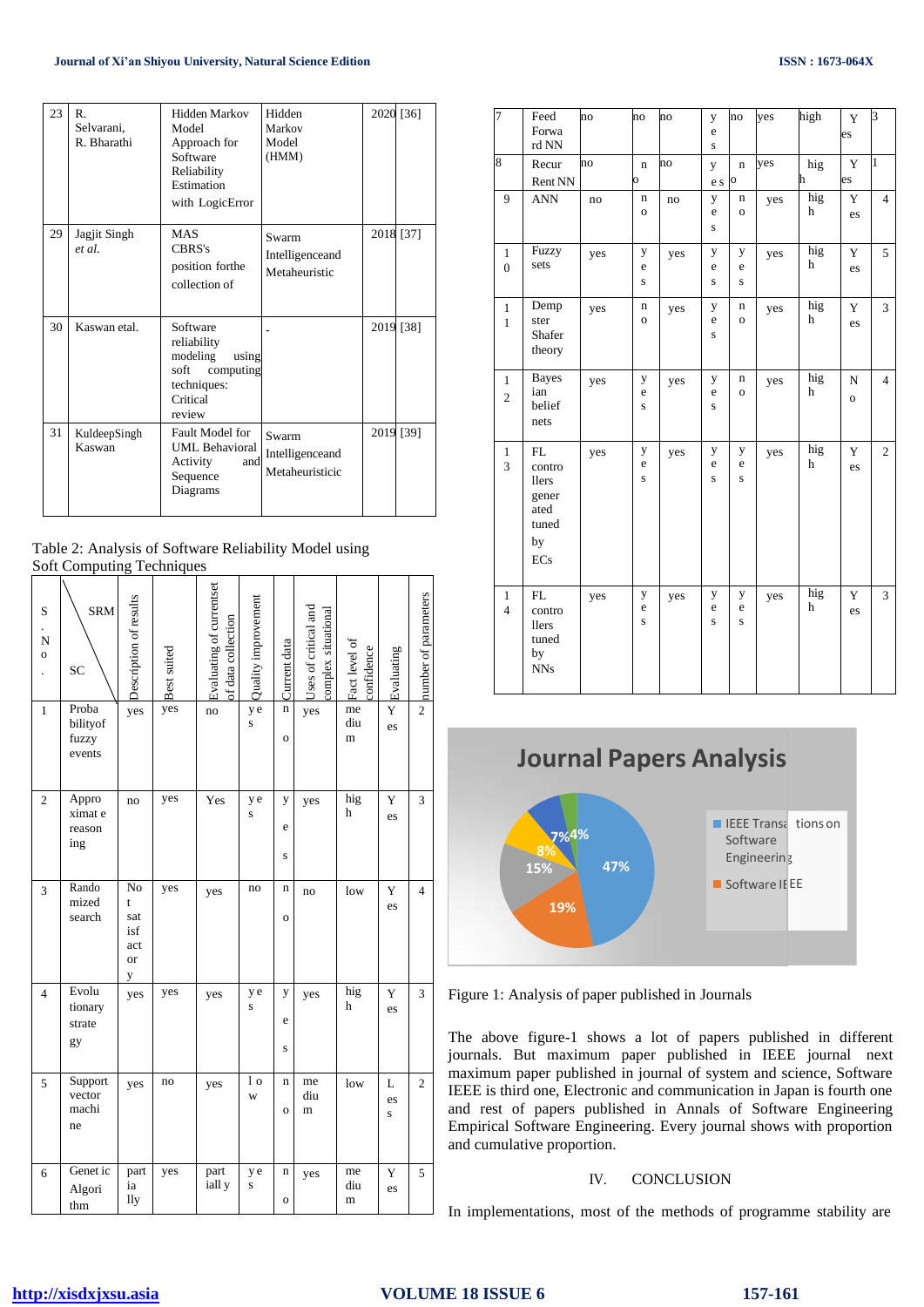tested and therefore difficult to implement. In the current literature review for ascertaining software reliability, a large number of reliability models are proposed by the researchers in the past. A review of the literature reveals that the main reliability work was done at coding and testing levels at the stage of software development. This paper also discussed various reliability models of software reliability, and summarize researchers' work on the various parameter in the models of software reliability. From this analysis we find that the NN as the most suitable technique to find the reliability, and a lot of further research on cuckoo and the fuzzy logic of complex problems is required.

#### V. REFERENCES

- [1] Christine Sanjaya, May Liana, Agus Widodo. (2010), "Revenue Prediction using Artificial Neural Network," *IEEE International Conference on Advances in Computing, Control, and Telecommunication Techniqiues*.
- [2] Milad Daliran, RaminNassiri, Golamreza Latif-Shabgahi. (2008). "Using Data Analysis by deploying Artificial Neural Network to increase Honeypot Security," *IEEE*.
- [3] Kumar Abhishek, Abhay Kumar, Rajeev Ranjan, Sarthak Kumar. (2012). "A rainfall prediction model using Artificial neural network," *IEEE Control and System Graduate Research Colloquium.*
- [4] Zhou Yixin, Jie Zhang. (2010), "Stock Data Analysis based on BP neural network," *IEEE International Conference on Communication Software and Networks*.
- [5] Asif Shah, T.V. Sreerama Reddy, Shaleena Manafuddin, T. Sorna Kumar, "A review of soft computing techniques in materials engineering," *International Journal of Advanced Research in Engineering and Technology. 5(10). 134-150*
- [6] M. Vasudevan. (2009), "Soft Computing Techniques in Stainless Steel Welding. *Materials and manufacturing processes," 24(2). 209-218.*
- [7] Rahul Malhotra, Narinder Singh, Yaduvir Singh, (2011), "Soft computing techniques for process control application," *International Journal on Soft Computing. 2(3), August 2011.*
- [8] Janaki Gopalan, Erkan Korkmaz, Reda Alhajj, Ken Barker. (2005), "Effective Data Mining by Integrating Genetic Algorithm into the Data Preprocessing Phase," *IEEE.*
- [9] Chih –Fong Tsai, Jui-Sheng Chou. (2011), "Data Pre-processing by Genetic Algorithms for Bankruptcy Prediction," *IEEE*.
- [10] Suneel Ramachandra Joshi, Dr. Jagadeesh P Ganjigatti, Sameer Kulkarni. (2004), "Application of statistical and soft computingbased modeling and optimization techniques for various welding processes, a review," *International Journal of Latest Trends in Engineering and Technology. 4(3)*
- [11] Y. Surender, Dilip Kumar Pratihar, "Fuzzy Logic-Based Techniques for Modeling the Correlation between the Weld Bead Dimension and the Process Parameters in MIG Welding,"*International Journal of Manufacturing Engineering, vol. 2013.*
- [12] Wei Zhang, Timothy L. Andersen. (2003), "Using Artificial Neural Networks to Identify headings in Newspaper Documents," *IEEE*.
- [13] Patavardhan Prashant, D.H. Rao, Anita G. Deshpande. (2007), "Fault tolerance Analysis of Neural Network for Pattern Recognition," *IEEE. International Conference on Computational Intelligence and Multimedia Applications*.
- [14] Tasweer Ahmad, Ahlam Jameel, Balal Ahmad. (2011), "Pattern Recognition using Statistical & Neural Techniques,"*IEEE*.
- [15] William W. Everett. (1999), "Software Component Reliability Analysis," *IEEE.*
- [16] Martin Kappes, Reinhard P. K lemm, Chandra M.R. Kintala. (2000), "Formal Limits on Determining Reliabilities of Component-Based Software Systems" *IEEE*.
- [17] Dick Hamlet, Dave Mason, Denise Woit (2001), "Theory of Software Reliability Based on Components," *IEEE.*
- [18] Jung-Hua Lo,Sy-Yen Kuo, Michael R. Lyu , Chin-Yu Huang.

(2002), "Optimal Resource Allocation and Reliability Analysis for Component-Based Software Applications," *Proceedings of the 26th Annual International Computer Software and Applications Conference.*

- [19] MAO XIAOGuang, Deng Yongjin.(2003), "A General Model for Component-Based Software Reliability," *Proceedings of the 29th EUROMICRO Conference New Waves in System Architecture.*
- [20] Sherif Yacoub, Bojan Cukicand Hany H. Ammar. (2004), "A Scenario-Based Reliability Analysis Approach for Component-Based Software," *IEEE*
- [21] Yoshinobu Tamura and Shigeru Yamada. (2006), "A Method of User-oriented Reliability Assessment for Open-Source Software and Its Applications," *IEEE*
- [22] WANG Dong HUANG Ning YE Ming. (2008), "Reliability Analysis of Component-Based Software Based on Relationships of Components," *IEEE*
- [23] Fan Zhang, Xingshe Zhou, Junwen Chen, Yunwei Dong. (2008), "A Novel Model for Component-based Software Reliability Analysis," *IEEE.*
- [24] Gondra I. (2008), "Applying machine learning to software fault-proneness prediction," *Journal of Systems and Software. 81(2).*
- [25] Atef Mohamed and Mohammad Zulkernine. (2010), "Failure Type-Aware Reliability Assessment with Component Failure Dependency," *IEEE.*
- [26] Jagjit Singh et al. (2011), "Multi-agent-based decision Support System using Data Mining and Case Based Reasoning," *IJCSI International Journal of Computer Science Issues, 8(4), 1694-0814*
- [27] Aditya Pratap Singh, Pradeep Tomar. (2012), "A New Model for Reliability Estimation of Component-Based Software," *IEEE.*
- [28] Malhotra, R., Jaiswal, (2018), "A Software reliability prediction using machine learning techniques," *International Journal of System Assurance Engineering and Management. 9(1). 230-244*.
- [29] Cai, Q., Zhang, D., Zheng, W., Leung, S. (2015), "A new fuzzy time series forecasting model combined with ant colony optimization and autoregression. Knowledge -Based Systems," 74. 61-68.
- [30] Khoshgoftaar, T. M., & Woodcock, T. G. (1991), "Software reliability model selection: a case study," *IEEE International Symposium on Software Reliability Engineering Proceedings. 183-191*.
- [31] Kaswan K.S., Choudhary S, Sharma K. (2015), "Software Reliability Modeling using Soft Computing Techniques: Critical Review," *I.J. Information Technology and Computer Science, 07, 90-101.*
- [32] Vyas, O. P., Verma, S., Pal, N. R., Singh, P. (2017), "Fuzzy rule-based approach for software fault prediction," *IEEE Transactions on Systems, Man, and Cybernetics Systems. 47(5). 826-837.*
- [33] Sahar, O., Latif, M. A., & Imran, M. (2017), "Machine learning techniques for the evaluation of efficiency of the software reliability growth models," *Gomal University Journal of Research [GUJR]. 33(1).*
- [34] Succi, G., Reznik. A., Ivanov. V. (2018), "Comparing the reliability of software systems: A case study on mobile operating systems," *Information Sciences, 423. 398- 411.*
- [35] Chander Diwaker, Pradeep Tomar, Arun Solanki, Anand Nayyar, N. Z. Jhanjhi, Azween Abdullah, Mahadevan Supramaniam. (2019), "A New Model for Predicting Component-Based Software Reliability Using Soft Computing," *IEEE.*
- [36] R. Selvarani, R. Bharathi. (2020), "Hidden Markov Model Approach for Software Reliability Estimation with Logic Error," *Springer*.
- [37] S. Srinivasan, , Jagjit Singh, Vivek Kumar, (2021), "Multi- agent-based decision Support System using Data Mining and Case Based Reasoning," *IJCSI International Journal of Computer Science Issues, 8(4), 2.*
- K. S. Kaswan, S. Choudhary and K. Sharma, "Software Reliability Modeling using Soft Computing Techniques: Critical Review," *J Inform Tech Softw Eng, vol. 5, no. 144, 2015.*
- [39] Rashmi Gupta, Vivek Jaglan, Kuldeep Singh Kaswan (2019), "Fault Model for UML Behavioral Activity and Sequence Diagrams," *International Journal of Engineering and Advanced Technology (IJEAT) ISSN: 2249-8958 (Online), Volume-9 Issue-1.*

#### AUTHORS

**First Author** – Rajani Chauhan, Pursing Ph.D., Galgotias University (rajani.cs@galgotiasuniversity.edu.in)

**Second Author** – Naresh Kumar, Ph.D, School of Computing Science & Engineering, Galgotias University, Uttar Pradesh[.naresh.dhull@gmail.com](mailto:naresh.dhull@gmail.com)

**Third Author** – Kuldeep Singh Kaswan, Ph.D, School of Computing Science & Engineering, Galgotias University, Uttar Pradesh. [kaswankuldeep@gmail.com](mailto:kaswankuldeep@gmail.com)

.